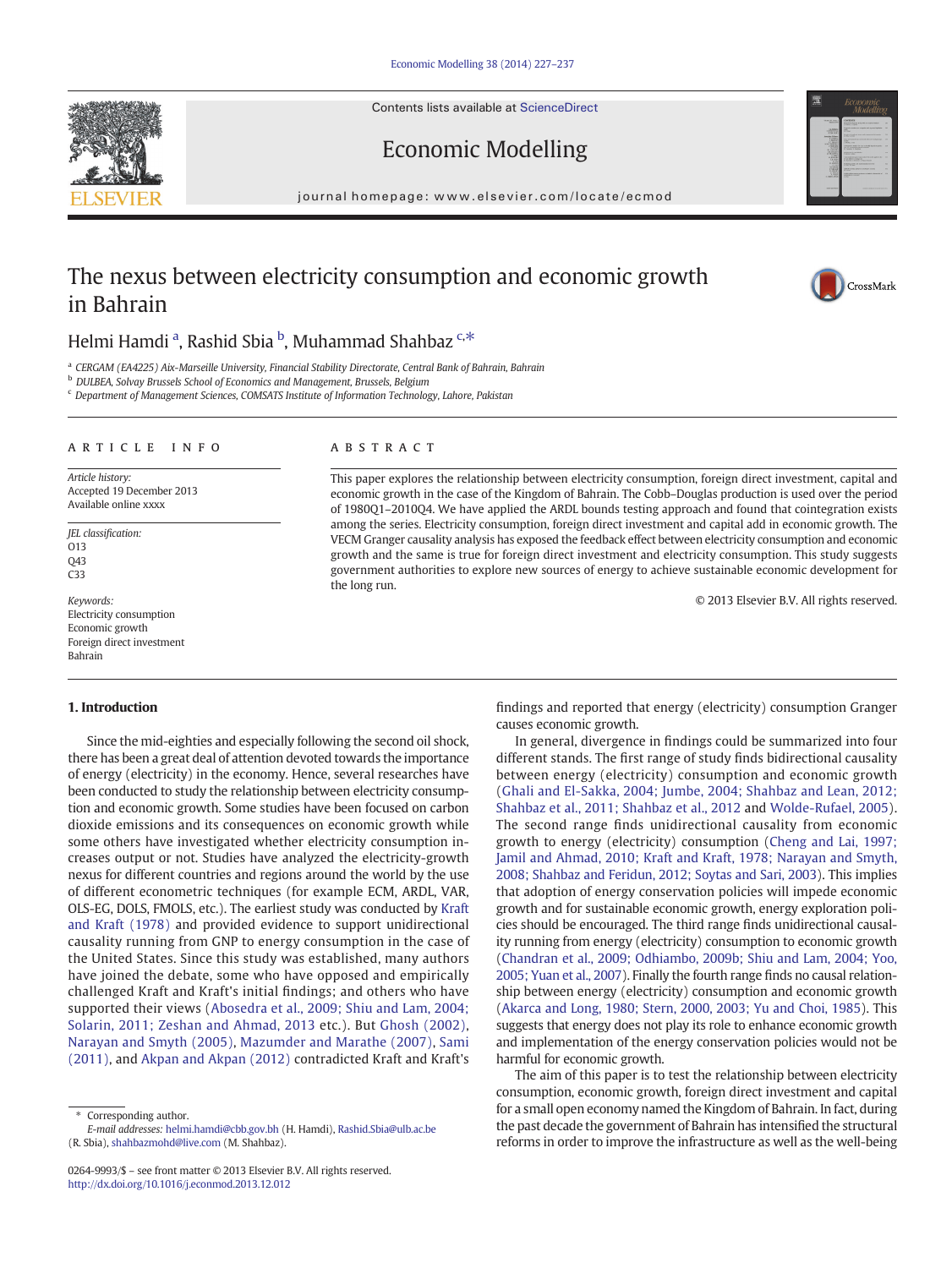of Bahraini citizens. Bahrain has become an open-ended economy with liberalized trade and capital account. It has also become the hub of international affairs and the preferred destination for investors. Consequently, the economy has known an unprecedented dynamism, population has been grown drastically and projects have been multiplied. Following this performance, energy consumption has increased drastically and electricity is becoming a driver of the local economy. Electricity has been a principal source of the increase in the standard of living of Bahraini citizens and it has played a crucial role in the technological and scientific advancement of the Kingdom.

The data on electricity consumption (kWh per capita), per capita real GDP (constant 2000 US \$), foreign direct investment (constant 2000 US \$) per capita and capital (constant 2000 US \$) per capita are used as the proxies for electricity consumption and economic growth, foreign direct investment and capital respectively. The testing procedure involves the following steps. At the first step, whether each variable contains a unit root will be examined using the usual the Augmented Dickey–Fuller (F-ADF) and Phillips and Perron (1988) and later on, we applied the Zivot and Andrews (1992) structural break unit root test. Further, to check the existence of structural breaks in time series we shall be using the Zivot and Andrews (1992) structural break unit root test with structural break. If the variables contain a unit root, the second step is to test whether there is a long-run cointegration relationship between the variables. If a long-run relationship between the variables is found, then final step is to apply the VECM Granger causality test to detect the nature of the causal relationship between the variables.

The remainder of the paper is as follows: Section 2 presents an overview on energy supply in Bahrain, Section 3 reviews the relevant literature, Section 4 show model construction and data collection, Section 5 presents the econometric methodology, Section 6 presents results interpretations and Section 7 concludes and points out some policy implications.

### 2. Electricity in Bahrain

Nowadays, electricity infrastructure is becoming a central component of an economy for many reasons. Firstly, as Bahrain is the center of finance in the Gulf Cooperation Council (GCC) region, electricity is an essential factor for the effectiveness of the banking and financial sector. Secondly, Bahrain is moving towards an industrial based economy to diversify its economy and to shrink its dependency on oil, thus electricity is becoming an important factor for achieving this goal (Helmi and Sbia, 2012). Thirdly, Bahraini households are among the highest users of information and communication technology (ICT henceforth) in Arab countries (WTI 2011). Bahraini households become dependent on ICT such as internet and broadband and other technologies such as cell phones, personal computers, digital video recorders, digital music players, etc. Hence; electricity is the first element of the knowledge based society in Bahrain. The role of electricity in the economy of Bahrain seems to be crucial; thus it is worth investigating whether electricity consumption contributes to economic growth in order to make appropriate energy policies. The Kingdom of Bahrain makes use of five electric generation plants namely: the Manama power station (Gas Turbine), Muharraq power station (Gas Turbine), Sitra power and water station (Gas Turbine and Steam Turbine), Riffa power station (Gas Turbine), and the Hidd power and water station (Gas Turbine and Steam Turbine). The total electricity generating capacity is around 2.9 GW. To face the growing demand and to avoid recurrent power failure during the peak summer months<sup>1</sup>, the kingdom supported independent projects (IPPs) and engaged in the privatization process of some state-owned power sector assets. The Al Ezzel plant is the first output of this initiative. It has started commercial operation in 2006. The Al Dur plant is another example. It is planned to operate in two phases. The first one was finalized in 2011 and the second phase has been launched in the current year. According to the Electricity & Water authority, installed capacity is composed by four types:

- Dual fuel gas turbine with 37.9% of the total capacity;
- Diesel fuel gas turbine with 1.6%;
- Steam turbine with 20%;
- Gas fuel turbine with 40.5%.

It is clear that Bahrain relies much more on gas for its power generation. However, gas reserves are systematically declining. Therefore, the issue of gas exhaustion is inevitable. With the present demand and supply patterns of gas consumption, there will be a shortage of gas in the near future. The government is fully aware of the natural gas issue and is pursuing various options to secure different sources of gas imports. Currently, none of the import options seems to offer clear scenarios. The major part of electricity generation will continue to be based on natural gas. It is important to mention that The Gulf Cooperation Council (GCC) drew plans for a unified power grid in 2004. The first phase of the project was completed in 2009, linking the grids of Saudi Arabia, Qatar, Bahrain, and Kuwait. The remaining GCC members, United Arab Emirates and Oman are expected to be fully integrated into the grid by mid-2012. This project aims to secure the power supply in GCC countries even in cases of emergencies, while reducing the cost of power generation in member countries. Electricity is becoming a main concern for the kingdom of Bahrain and the GCC region as whole. In Bahrain, electricity consumption per capita grows at an astonishing rate and Fig. 1 shows that it has doubled in less than twenty years (from 4637.43 KW per capita in 1980 to 8875.75 KW per capita in 1999). Regarding, GDP per capita, the mean is 11398.04 dollars, with a maximum of 14788.89 dollars and a minimum of 8710 dollars. Fig. 1 below illustrates the trajectory of the four indicators (before logarithmic transformation) during the period of our study.

### 3. Literature review

### 3.1. Economic growth and electricity consumption

It is evident that electricity has played a key role in the evolution of human-being life. It has contributed in the progress and development of major needs: transportation, communication and manufacturing. Economists are usually attracted by finding a new determinant (variables) of economic growth. Electricity consumption has been one of those variables. The literature investigating the relationship between electricity consumption and economic growth is enormous. It was produced an extended range of studies since the pioneering work of Kraft and Kraft (1978). Rosenberg (1998) examined the role played by electricity in the course of industrial development over the past century. However, one can distinguish four different streams according to the type of the relationship between both the variables: (i) electricity consumptionled growth hypothesis (or growth hypothesis), (ii) feedback hypothesis, (iii) growth-led electricity consumption hypothesis (or conservation hypothesis) and, (iv) neutrality hypothesis.

For many countries, the growth hypothesis has been confirmed. This means that electricity consumption Granger causes economic growth. For example, Shiu and Lam (2004) for China; Ho and Sui (2006) for Hong Kong; Gupta and Chandra (2009) for India; Abosedra et al. (2009) for Lebanon; Chandran et al. (2009) for Malaysia; Odhiambo (2009a) for Tanzania; Solarin (2011) for Botswana and Kouakou (2011) for Cote d'Ivoire. For other countries, studies such as Ghosh (2002) for India; Narayan and Smyth (2005) for Australia; Hu and Lin (2008) for Taiwan; Yoo and Kim (2006) for Indonesia; Mazumder and Marathe (2007) for Bangladesh; Jamil and Ahmad (2010); Shahbaz and Feridun (2012) for Pakistan; Ciarreta and Zarraga (2010) for Spain; Sami (2011) for Japan; and Adom (2011) for Ghana showed

 $1$  In the summer of 2004 a one-day countrywide power failure occurred due to mismanagement of the power flow.